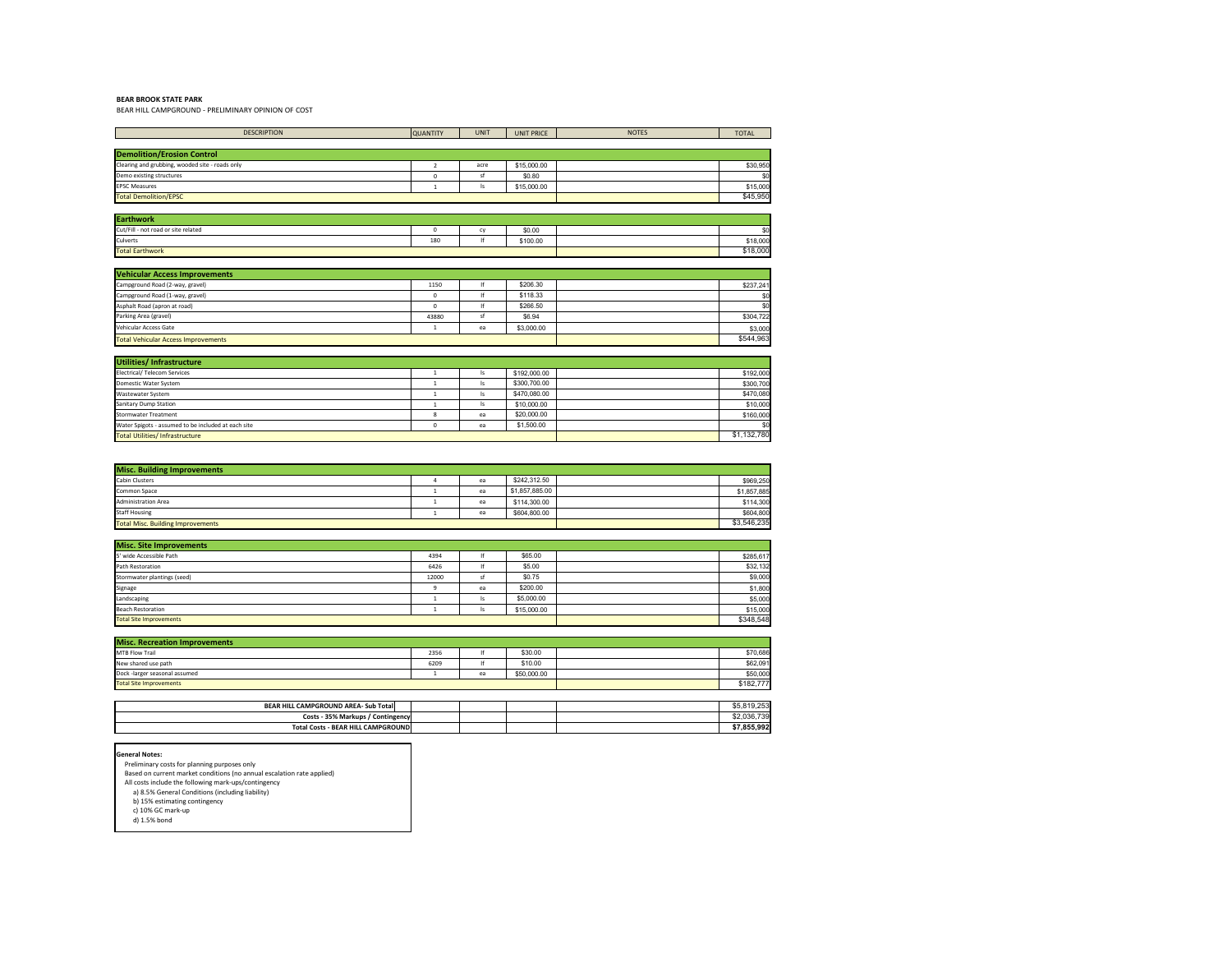## CAMPSITETYPOLOGY COMPONENTS COST BREAKDOWN

| Premium Site with W/S/E (pull-through) |      |    |            |         |  |
|----------------------------------------|------|----|------------|---------|--|
| <b>Fire Ring</b>                       |      | ea | \$500.00   | \$500   |  |
| <b>Picnic Table</b>                    |      | ea | \$800.00   | \$800   |  |
| <b>Site Grading</b>                    | 2850 |    | \$0.75     | \$2,138 |  |
| <b>Clearing and Grubbing</b>           | 2850 |    | \$0.75     | \$2,138 |  |
| <b>Gravel Surface</b>                  | 90   |    | \$35.00    | \$3,150 |  |
| <b>Site Marker</b>                     |      | ea | \$200.00   | \$200   |  |
| <b>Electricity Hookups</b>             |      | ea | \$2,500.00 | \$2,500 |  |

| <b>Improved Site with Water and Electricty</b> |      |     |            |         |
|------------------------------------------------|------|-----|------------|---------|
| <b>Fire Ring</b>                               |      | ea  | \$500.00   | \$500   |
| Picnic Table                                   |      | ea  | \$800.00   | \$800   |
| <b>Site Grading</b>                            | 2400 | .st | \$0.75     | \$1,800 |
| <b>Clearing and Grubbing</b>                   | 2400 | .st | \$0.75     | \$1,800 |
| <b>Site Marker</b>                             |      | ea  | \$200.00   | \$200   |
| <b>Electricity Hookups</b>                     |      | ea  | \$2,500.00 | \$2,500 |
| <b>Water Hookups</b>                           |      | ea  | \$1,500.00 | \$1,500 |
| Total Improved Site w/e                        |      |     |            | \$9,100 |

| <b>Cabin</b>                 |      |     |             |          |
|------------------------------|------|-----|-------------|----------|
| <b>Fire Ring</b>             |      | ea  | \$500.00    | \$500    |
| Picnic Table                 |      | ea  | \$800.00    | \$800    |
| <b>Site Grading</b>          | 2000 | S.  | \$0.75      | \$1,500  |
| <b>Clearing and Grubbing</b> | 2000 | .st | \$0.75      | \$1,500  |
| <b>Site Marker</b>           |      | ea  | \$200.00    | \$200    |
| Cabin                        |      | ea  | \$92,050.00 | \$92,050 |
| <b>Electricity Hookups</b>   |      | ea  | \$2,500.00  | \$2,500  |
| <b>Total Cabin</b>           |      |     |             | \$99,050 |

| <b>Shelter Site (Double)</b>       |          |    |             |          |
|------------------------------------|----------|----|-------------|----------|
| <b>Fire Ring</b>                   |          | ea | \$500.00    | \$500    |
| Picnic Table                       |          | ea | \$800.00    | \$800    |
| <b>Site Grading</b>                | 3500     |    | \$0.75      | \$2,625  |
| <b>Clearing and Grubbing</b>       | 3500     |    | \$0.75      | \$2,625  |
| Site Marker                        |          | ea | \$200.00    | \$200    |
| Shelter                            |          | ea | \$38,400.00 | \$76,800 |
| <b>Total Shelter Site (Double)</b> | \$83,550 |    |             |          |
|                                    |          |    |             |          |

| <b>DESCRIPTION</b>                       | <b>QUANTITY</b> | <b>UNIT</b> | <b>UNIT PRICE</b> | <b>NOTES</b> | <b>TOTAL</b> |
|------------------------------------------|-----------------|-------------|-------------------|--------------|--------------|
|                                          |                 |             |                   |              |              |
| <b>Standard Site</b>                     |                 |             |                   |              |              |
| Fire Ring                                | $\mathbf{1}$    | ea          | \$500.00          |              | \$500        |
| Picnic Table                             | $\mathbf{1}$    | ea          | \$800.00          |              | \$800        |
| Site Grading                             | 2000            | sf          | \$0.75            |              | \$1,500      |
| <b>Clearing and Grubbing</b>             | 2000            | sf          | \$0.75            |              | \$1,500      |
| <b>Site Marker</b>                       | $\mathbf{1}$    | ea          | \$200.00          |              | \$200        |
| <b>Total Standard Site</b>               |                 |             |                   |              | \$4,500      |
|                                          |                 |             |                   |              |              |
| <b>Standard Site with Platform</b>       |                 |             |                   |              |              |
| Fire Ring                                | $\mathbf{1}$    | ea          | \$500.00          |              | \$500        |
| Picnic Table                             | $\mathbf{1}$    | ea          | \$800.00          |              | \$800        |
| <b>Site Grading</b>                      | 2000            | sf          | \$0.75            |              | \$1,500      |
| <b>Clearing and Grubbing</b>             | 2000            | sf          | \$0.75            |              | \$1,500      |
| <b>Site Marker</b>                       | $\mathbf{1}$    | ea          | \$200.00          |              | \$200        |
| Platform                                 | $\mathbf{1}$    | ea          | \$3,000.00        |              | \$3,000      |
| <b>Total Standard Site with Platform</b> |                 |             |                   |              | \$7,500      |
|                                          |                 |             |                   |              |              |
| <b>Standard Site (Remote)</b>            |                 |             |                   |              |              |
| Fire Ring                                | 1               | ea          | \$500.00          |              | \$500        |
| Picnic Table                             | $\mathbf{1}$    | ea          | \$800.00          |              | \$800        |
| <b>Site Grading</b>                      | 900             | sf          | \$0.75            |              | \$675        |
| <b>Clearing and Grubbing</b>             | 900             | sf          | \$0.75            |              | \$675        |
| Site Marker                              | $\mathbf{1}$    | ea          | \$200.00          |              | \$200        |
| Total Standard Site (Remote)             |                 |             |                   |              | \$2,850      |
|                                          |                 |             |                   |              |              |
|                                          |                 |             |                   |              |              |
| <b>Group Site</b><br>Fire Ring           | $\mathbf{1}$    | ea          | \$500.00          |              | \$500        |
| Picnic Table                             | 1               | ea          | \$800.00          |              | \$800        |
| Site Grading                             | 3500            | sf          | \$0.75            |              | \$2,625      |
| Clearing and Grubbing                    | 3500            | sf          | \$0.75            |              | \$2,625      |
| Site Marker                              | $\mathbf{1}$    | ea          | \$200.00          |              | \$200        |
| Platform                                 | 1               | ea          | \$3,000.00        |              | \$3,000      |
| <b>Total Group Site</b>                  |                 |             |                   |              | \$9,750      |
|                                          |                 |             |                   |              |              |
| <b>Shelter Site (Single)</b>             |                 |             |                   |              |              |
| Fire Ring                                | 1               | ea          | \$500.00          |              | \$500        |
| Picnic Table                             | $\mathbf{1}$    | ea          | \$800.00          |              | \$800        |
| <b>Site Grading</b>                      | 2000            | sf          | \$0.75            |              | \$1,500      |
| <b>Clearing and Grubbing</b>             | 2000            | sf          | \$0.75            |              | \$1,500      |
| <b>Site Marker</b>                       | $\mathbf{1}$    | ea          | \$200.00          |              | \$200        |
| Shelter                                  | $\mathbf{1}$    | ea          | \$38,400.00       |              | \$38,400     |
| <b>Total Shelter Site (Single)</b>       |                 |             |                   |              | \$42,900     |
|                                          |                 |             |                   |              |              |
| Shelter Site (Double)                    |                 |             |                   |              |              |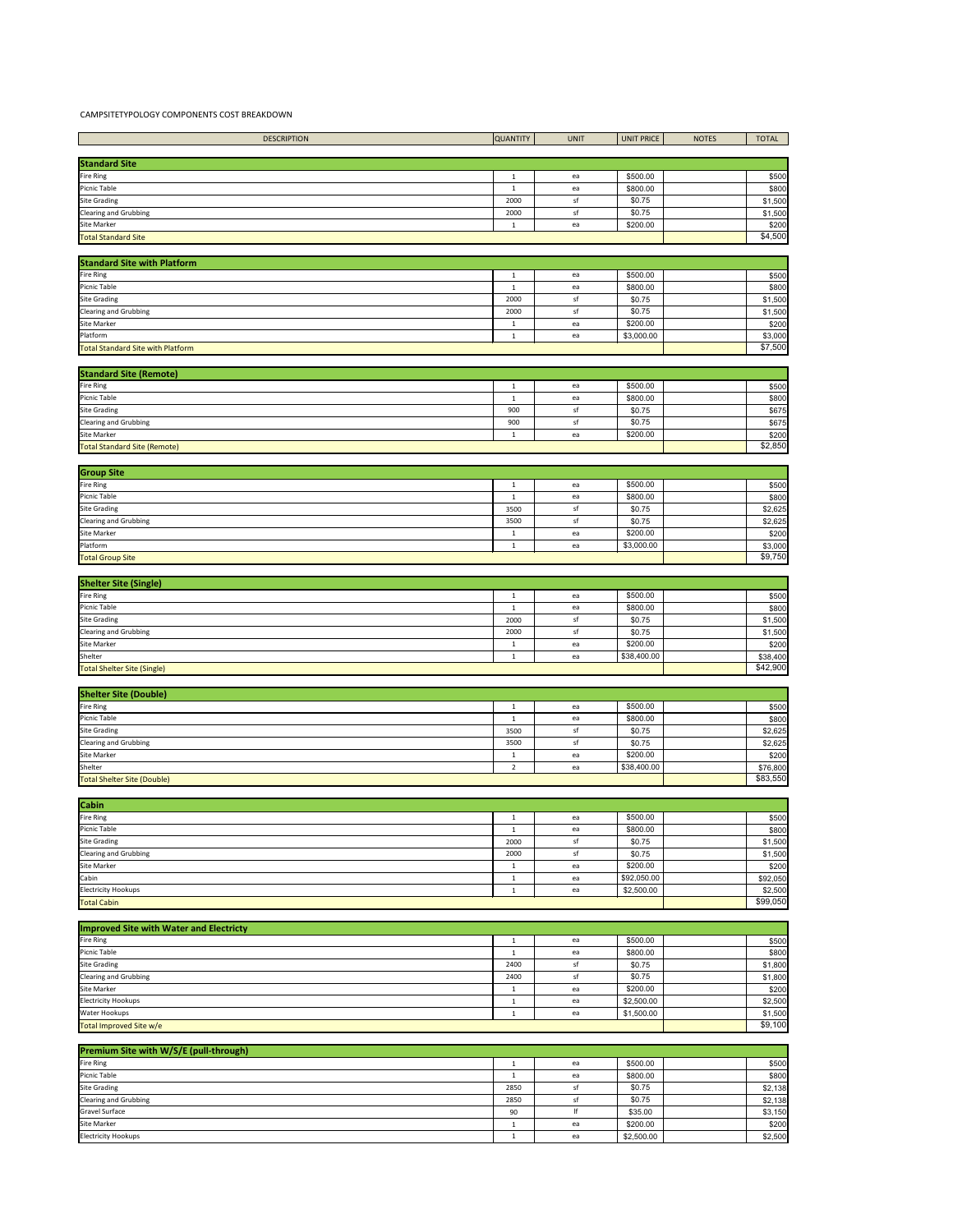| <b>Shelter Site (walk-in)</b>      |          |    |             |          |
|------------------------------------|----------|----|-------------|----------|
| <b>Fire Ring</b>                   |          | ea | \$500.00    | \$500    |
| Picnic Table                       |          | ea | \$800.00    | \$800    |
| <b>Site Grading</b>                | 900      |    | \$0.75      | \$675    |
| <b>Clearing and Grubbing</b>       | 900      |    | \$0.75      | \$675    |
| Site Marker                        |          | ea | \$200.00    | \$200    |
| Shelter                            |          | ea | \$38,400.00 | \$38,400 |
| <b>Total Shelter Site (Double)</b> | \$41,250 |    |             |          |

| Water/Sewer Hookups                |                                                              | $\sim$ | \$2,500.00 | \$2,500 |
|------------------------------------|--------------------------------------------------------------|--------|------------|---------|
| Total Premium w/s/e (pull-through) | $\triangle$<br>$\mathbf{A} \mathbf{A} \mathbf{A}$<br>ס∠ש,טור |        |            |         |

| <b>Premium Site with W/S/E (back-in)</b> |          |     |            |         |
|------------------------------------------|----------|-----|------------|---------|
| <b>Fire Ring</b>                         |          | ea  | \$500.00   | \$500   |
| Picnic Table                             |          | ea  | \$800.00   | \$800   |
| <b>Site Grading</b>                      | 2850     | -S1 | \$0.75     | \$2,138 |
| <b>Clearing and Grubbing</b>             | 2850     | -st | \$0.75     | \$2,138 |
| <b>Gravel Surface</b>                    | 60       |     | \$35.00    | \$2,100 |
| <b>Site Marker</b>                       |          | ea  | \$200.00   | \$200   |
| <b>Electricity Hookups</b>               |          | ea  | \$2,500.00 | \$2,500 |
| Water/Sewer Hookups                      |          | ea  | \$2,500.00 | \$2,500 |
| Total Premium w/s/e (back-in)            | \$12,875 |     |            |         |